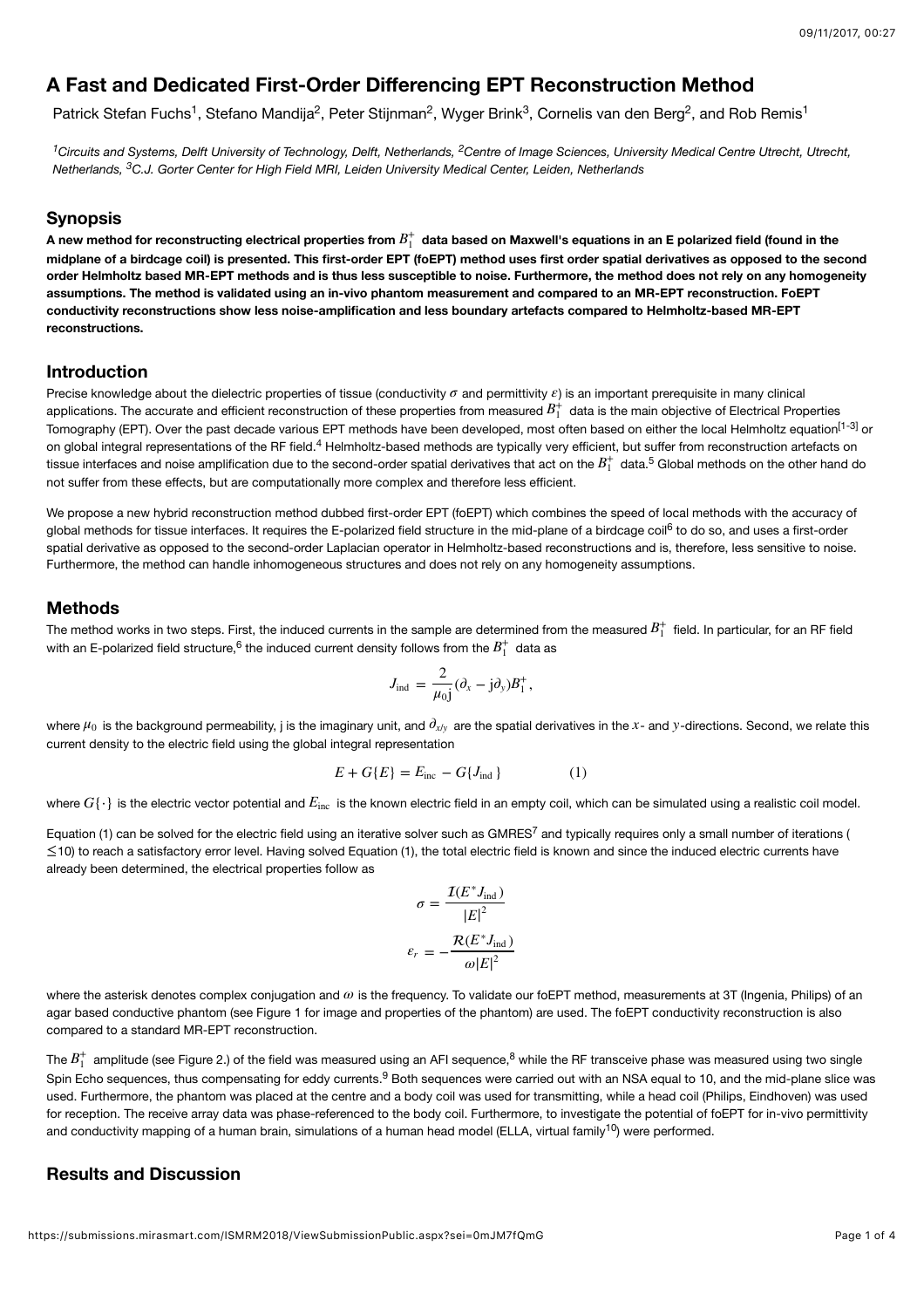In Figure 3, the reconstruction of the conductivity using the Helmholtz approach (left) as well as the new foEPT method (right) can be seen side by side. We can observe that foEPT enables accurate reconstructions of phantom conductivity without severe artefacts around compartment boundaries compared to the Helmholtz-based reconstruction (Figure 3-left).The reconstructed conductivity also shows a local bias patter near the center and towards the lower right. Current hypotheses for the origin of this artefact point towards either incident field calibration errors, or at the transceive phase assumption. From the simulated reconstructions (Figures 4 and 5) clear advantages in terms of noise amplification and boundary errors for the foEPT method are visible, compared to standard MR-EPT. The noise in the center of the image domain is due to the lower E-field there.

# **Conclusion**

These results indicate the potential of the method to reliably reconstructs the conductivity profiles without boundary artefacts, with a better noise tolerance than Helmholtz based methods. Furthermore reconstructions are typically obtained in less than a second on a standard laptop or PC which is a significant speed up compared to global methods. This indicates that foEPT is a promising alternative for in-vivo electrical properties reconstruction.

## **Acknowledgements**

The author would like to thank all co-authors for fruitful discussions and suggestions, and the imaging group of the UMC Utrecht and in particular Peter and Stefano for supplying the in-vivo measurements.

## **References**

1. U. Katscher, T. Voigt, C. Findeklee, P. Vernickel, K. Nehrke and O. Dossel, "Determination of electrical conductivity and local SAR via B1 mapping," IEEE Trans. Med. Imaging, vol. 28, no. 9, pp. 1365-1374, 2009.

2. A. L. H. M. W. v. Lier, A. Raaijmakers, T. Voigt, J. J. W. Lagendijk, P. R. Luijten, U. Katscher and C. A. T. v. d. Berg, "Electrical properties tomography in the human brain at 1.5, 3, and 7T: A comparison study," Magn. Reson. in Med., vol. 71, no. 1, pp. 354-363, 2014.

3. J. Liu, X. Zhang, S. Schmitter, P. v. d. Moortele and B. He, "Gradient-based electrical properties tomography (gEPT): a robust method for mapping electrical properties of biological tissues in vivo using magnetic resonance imaging," Magn. Reson. Med., vol. 74, no. 3, pp. 634-646, 2015.

4. E. Balidemaj, C. A. T. v. d. Berg, J. Trinks, A. L. H. M. W. v. Lier, A. J. Nederveen, L. .. A. Stalpers, H. Crezee and R. F. Remis, " CSI-EPT:A contrast source inversion approach for improved MRI-based electrical properties tomography," IEEE Trans. Med. Imag., vol. 34, no. 9, pp. 1788-1796, 2015.

5. S. Mandija, A. Sbrizzi, U. Katscher, P. R. Luijten and C. A. T. v. d. Berg, "Error analysis of Helmholtz-based MR-Electrical Properties Tomography," MRM, 2017, early view. DOI 10.1002/mrm.27004.

6. B. v. d. Bergen, C. C. Stolk, J. B. v. d. Berg, J. J. W. Lagendijk and C. A. T. v. d. Berg, " Ultra fast electromagnetic field computations for RF multitransmit techniques in high field MRI," Phys. Med. Biol., vol. 54, no. 5, pp. 1253-1264, 2009.

7. Y. Saad, Iterative methods for sparse linear systems, Philadelphia: Society for Industrial and Applied Mathematics, 2003.

8. V. L. Yarnykh, "Actual flip-angle imaging in the pulsed steady state:A method for rapid three-dimensional mapping of the transmitted radiofrequency field," Magn. Reson. in Med., vol. 57, no. 1, pp. 192-200, 2007.

9. A. L. H. M. W. v. Lier, D. O. Brunner, K. P. Pruessmann, D. W. J. Klomp, P. R. Luijten, J. W. Langendijk and C. A. T. v. d. Berg, "B1+ phase mapping at 7T and its application for in vivo electrical conductivity mapping," Magn. Reson. Med., vol. 67, no. 2, pp. 552-561, 2012.

10. A. Christ, W. Kainz, G. E. Hahn, K. Honegger, M. Zefferer, E. Neufeld, W. Rascher, R. Janka, W. Bautz, J. Chen, B. Kiefer, P. Schmitt, P. H. Hollenbach, J. Shen, M. Oberle, D. Szczerba, A. Kam, W. J. Guag and N. Kuster, "The Virtual Family - development of surface-based anatomical models of two adults and two children for dosimetric simulations," Physics in Medicine and Biology, vol. 55, no. 2, pp. N23-N28, 2010.

11. A. Stogryn, "Equations for Calculating Dielectric Constant of Saline Water," Ieee Transactions on Microwave Theory and Techniques, vol. 19, no. 8, pp. 733-736, 1971.

# **Figures**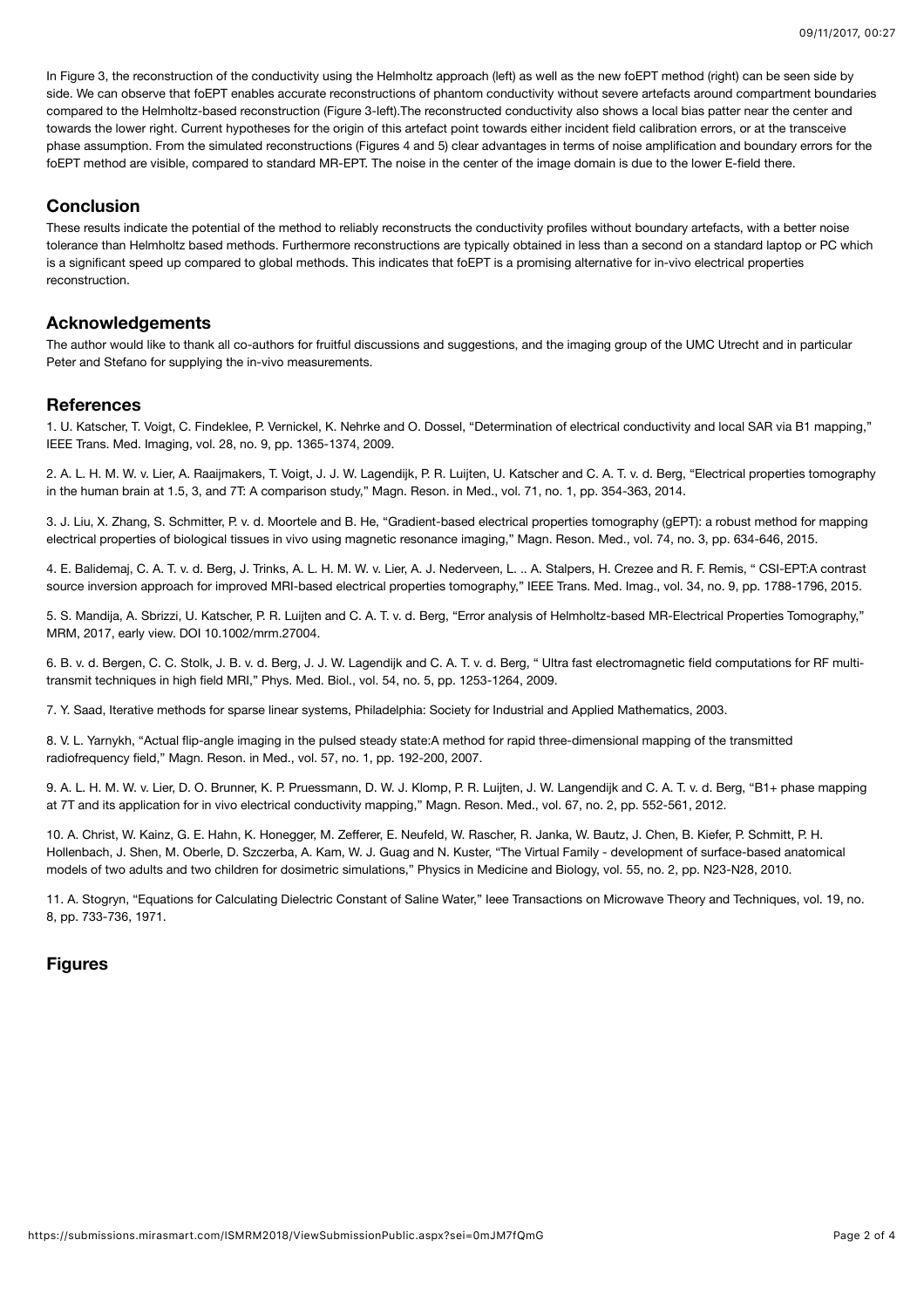

Figure 1: Photograph of the agar based phantom.. It consists of an inner and an outer cylinder with conductivities given by 0.95 S/m and 0.45 S/m, respectively. These conductivities were independently obtained using the Stogryn equation.<sup>11</sup>



Figure 2: Measured  $B_1^+$  magnitude (left); red line indicates area used for reconstruction. Reconstructed induced currents  $J_{\rm ind}$  (right) [normalised].



Figure 3: Reconstruction results for the conductivity [S/m]. Helmholtz reconstruction (left) and foEPT (right).



Figure: 4 Simulated conductivity profile of a head slice. Left is original profile, center the Helmholtz reconstruction using a smoothing kernel and right the foEPT reconstruction all in [S/m]. Signal to noise level for the simulation is 40dB.